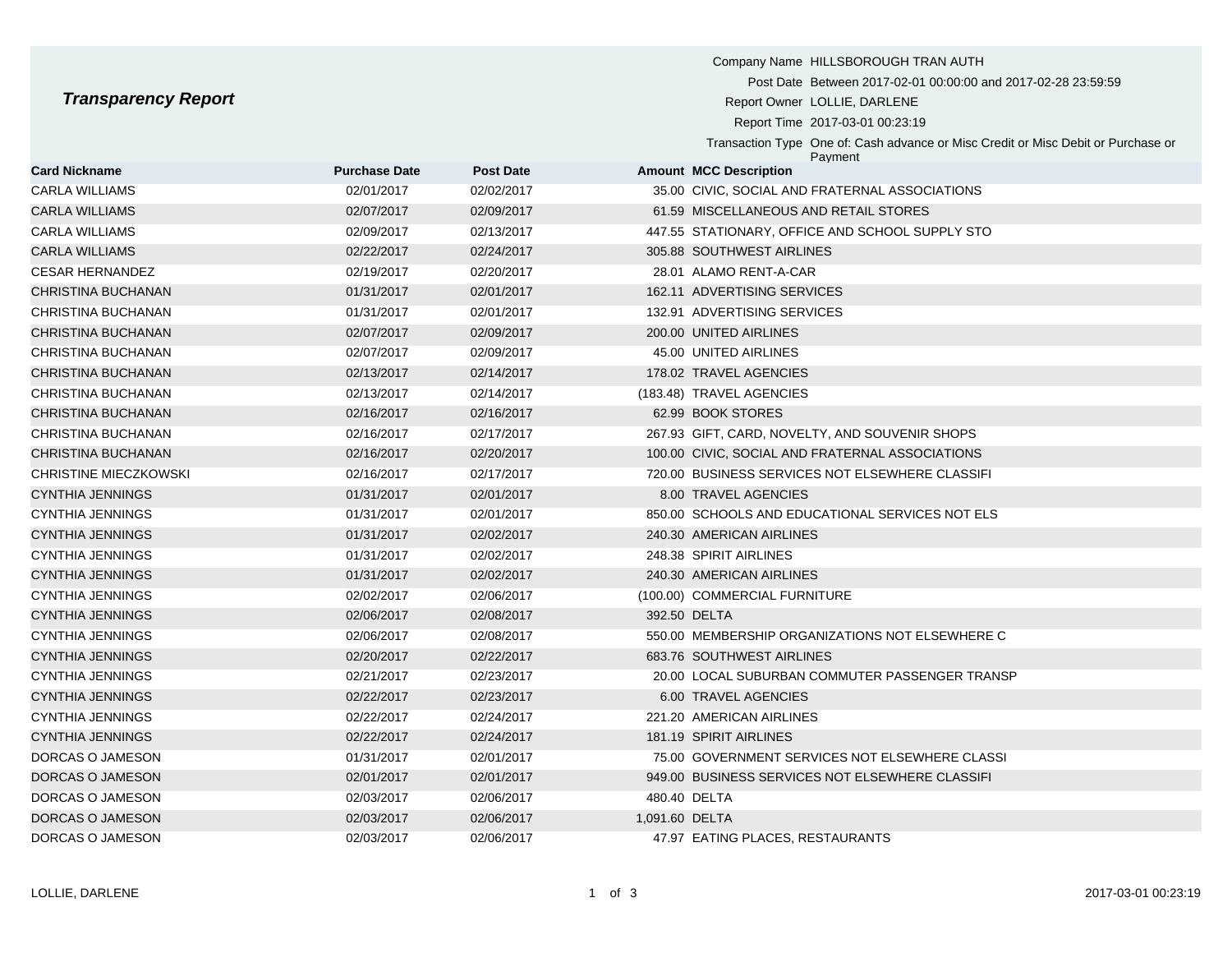| <b>Card Nickname</b>      | <b>Purchase Date</b> | <b>Post Date</b> | <b>Amount MCC Description</b>                   |
|---------------------------|----------------------|------------------|-------------------------------------------------|
| DORCAS O JAMESON          | 02/06/2017           | 02/08/2017       | 379.60 DELTA                                    |
| DORCAS O JAMESON          | 02/07/2017           | 02/09/2017       | 550.00 MEMBERSHIP ORGANIZATIONS NOT ELSEWHERE C |
| DORCAS O JAMESON          | 02/09/2017           | 02/09/2017       | 32.20 TAXICABS/LIMOUSINES                       |
| DORCAS O JAMESON          | 02/09/2017           | 02/10/2017       | 199.00 HAMPTON INNS HOTELS                      |
| DORCAS O JAMESON          | 02/10/2017           | 02/13/2017       | (4.20) TAXICABS/LIMOUSINES                      |
| DORCAS O JAMESON          | 02/10/2017           | 02/13/2017       | 199.00 HAMPTON INNS HOTELS                      |
| DORCAS O JAMESON          | 02/11/2017           | 02/13/2017       | (199.00) HAMPTON INNS HOTELS                    |
| DORCAS O JAMESON          | 02/11/2017           | 02/13/2017       | 99.50 HAMPTON INNS HOTELS                       |
| DORCAS O JAMESON          | 02/11/2017           | 02/13/2017       | 199.00 HAMPTON INNS HOTELS                      |
| DORCAS O JAMESON          | 02/11/2017           | 02/13/2017       | 398.00 HAMPTON INNS HOTELS                      |
| DORCAS O JAMESON          | 02/17/2017           | 02/20/2017       | 180.80 DELTA                                    |
| DORCAS O JAMESON          | 02/17/2017           | 02/20/2017       | 4.00 TRAVEL AGENCIES                            |
| DORCAS O JAMESON          | 02/17/2017           | 02/20/2017       | 337.81 UNITED AIRLINES                          |
| DORCAS O JAMESON          | 02/22/2017           | 02/23/2017       | 20.85 INDUSTRIAL SUPPLIES NOT ESLEWHERE CLASSI  |
| DORCAS O JAMESON          | 02/24/2017           | 02/27/2017       | 325.00 MEMBERSHIP ORGANIZATIONS NOT ELSEWHERE C |
| DORCAS O JAMESON          | 02/24/2017           | 02/27/2017       | 100.00 MEMBERSHIP ORGANIZATIONS NOT ELSEWHERE C |
| DORCAS O JAMESON          | 02/24/2017           | 02/27/2017       | 199.00 MEMBERSHIP ORGANIZATIONS NOT ELSEWHERE C |
| DORCAS O JAMESON          | 02/25/2017           | 02/27/2017       | 2.68 QUICK-COPY AND REPRODUCTION SERVICES       |
| HILLSBOROUGH TRANS AUTH   | 02/17/2017           | 02/17/2017       | (33,491.63) OTHER FEES                          |
| LAURA JEAN FLOWERS        | 02/03/2017           | 02/06/2017       | 394.88 SOUTHWEST AIRLINES                       |
| LAURA JEAN FLOWERS        | 02/03/2017           | 02/06/2017       | 295.88 SOUTHWEST AIRLINES                       |
| LAURA JEAN FLOWERS        | 02/03/2017           | 02/06/2017       | 550.00 MEMBERSHIP ORGANIZATIONS NOT ELSEWHERE C |
| LAURA JEAN FLOWERS        | 02/06/2017           | 02/08/2017       | 513.60 UNITED AIRLINES                          |
| LAURA JEAN FLOWERS        | 02/06/2017           | 02/08/2017       | 513.60 UNITED AIRLINES                          |
| LAURA JEAN FLOWERS        | 02/06/2017           | 02/08/2017       | 513.60 UNITED AIRLINES                          |
| LAURA JEAN FLOWERS        | 02/06/2017           | 02/08/2017       | 513.60 UNITED AIRLINES                          |
| LAURA JEAN FLOWERS        | 02/06/2017           | 02/08/2017       | 513.60 UNITED AIRLINES                          |
| LAURA JEAN FLOWERS        | 02/07/2017           | 02/09/2017       | 367.41 UNITED AIRLINES                          |
| LAURA JEAN FLOWERS        | 02/07/2017           | 02/09/2017       | 387.41 UNITED AIRLINES                          |
| LAURA JEAN FLOWERS        | 02/08/2017           | 02/09/2017       | 1,800.00 MISCELLANEOUS PUBLISHING & PRINTING    |
| LAURA JEAN FLOWERS        | 02/08/2017           | 02/09/2017       | 170.00 BUSINESS SERVICES NOT ELSEWHERE CLASSIFI |
| LAURA JEAN FLOWERS        | 02/08/2017           | 02/10/2017       | 1.030.52 TRAVEL AGENCIES                        |
| LAURA JEAN FLOWERS        | 02/10/2017           | 02/13/2017       | 51.00 BUS LINES, CHARTERS, TOUR BUSES           |
| LAURA JEAN FLOWERS        | 02/10/2017           | 02/13/2017       | 25.50 BUS LINES, CHARTERS, TOUR BUSES           |
| <b>LAURA JEAN FLOWERS</b> | 02/10/2017           | 02/13/2017       | 51.00 BUS LINES, CHARTERS, TOUR BUSES           |
| LAURA JEAN FLOWERS        | 02/10/2017           | 02/13/2017       | 25.50 BUS LINES, CHARTERS, TOUR BUSES           |
| <b>QUYNH THAI-BUTLER</b>  | 02/07/2017           | 02/08/2017       | 894.00 MISCELLANEOUS AND RETAIL STORES          |
| <b>QUYNH THAI-BUTLER</b>  | 02/07/2017           | 02/08/2017       | 894.00 MISCELLANEOUS AND RETAIL STORES          |